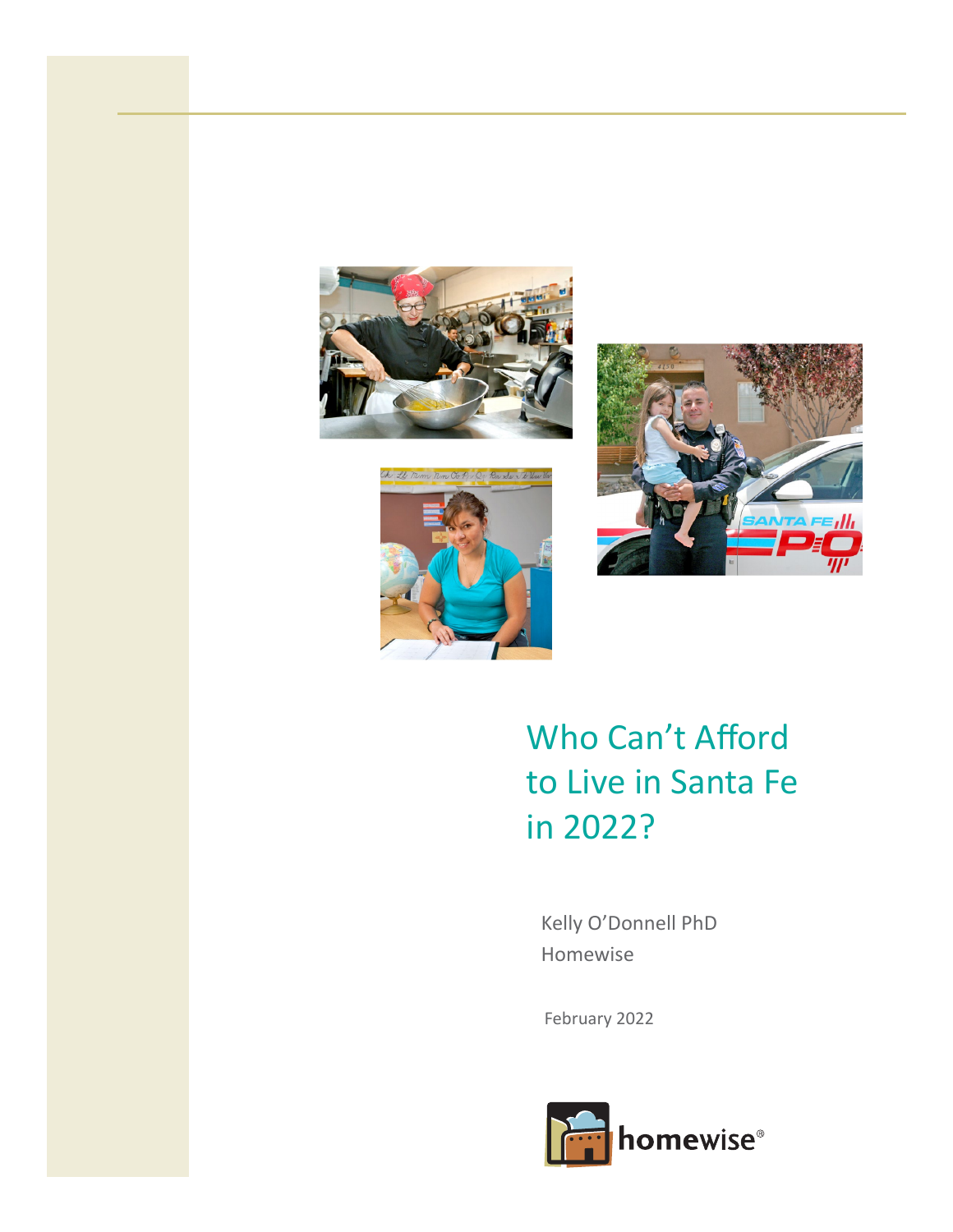## **Who Can't Afford to Live in Santa Fe in 2022?**

Santa Fe has struggled for years with a shortage of affordable housing. The state capitol is a major employment center, with thousands of government jobs, and robust hospitality, arts, technology, and healthcare sectors that employ thousands more.<sup>1</sup> However, many people who work in Santa Fe simply can't afford to live there. More than one-in-three people employed in Santa Fe commute from outside the county, often from homes in more affordable communities like Rio Rancho to the south and Espanola to the north.<sup>2</sup> Long car commutes contribute to climate change and impose high costs – financial, physical, and social – on workers and their families. People employed in Santa Fe who are unwilling or unable to live far from where they work have no choice but to absorb high housing costs that often leave few resources for other necessities like food and healthcare.

The New Mexico Mortgage Finance Authority estimates that 7,343 new rental units are needed to meet the demand for affordable housing in the Santa Fe area.<sup>3</sup> However, a July 2020 report by the University of New Mexico Bureau of Business and Economic research suggests that, when cost-burdened households and in-commuters are considered, the actual unmet need for affordable housing in Santa Fe is much higher and rapidly growing.<sup>4</sup> Framing the unmet need for housing as solely a deficit in affordable rentals also ignores the fact that many of Santa Fe County's cost-burdened renter households could afford to purchase a reasonably-priced home, were such a home available to them. Moving more low- and moderate-income households into homes they own has the added advantage of increasing the supply of available rental housing.

Santa Fe's severe and worsening housing shortage is evident in skyrocketing home sales prices, meager housing inventories, and rental vacancy rates that average 2.83 percent, but are below 1 percent for 3-bedroom apartments and less than one-half of one percent for 4-bedroom units.<sup>5</sup> Also striking is the degree to which growth in the cost of housing has outpaced wage growth.

In the twelve months between June 2020 and June 2021:

- The average sales price for a single family home within the City of Santa Fe increased 30 percent.<sup>6</sup>
- $\cdot$  The average sales price on the City's "affordable" south side increased 18 percent.<sup>7</sup>
- The inventory of homes for sale decreased by over 50 percent.<sup>8</sup>

<sup>1</sup> <https://datausa.io/profile/geo/santa-fe-county-nm>

<sup>2</sup> US Census Bureau. (2021) Longitudinal Employer-Household Dynamics. Retrieved from:<https://onthemap.ces.census.gov>and Santa Fe Housing Action. (2020, September 10). Impact of Affordable Housing on Families and Communities Part One. Retrieved from: <https://santafehousingaction.org/wp-content/uploads/2021/01/AFFORDABLE-HOUSING-FAMILIESCOMMUNITIES-CDWhitePaper9.9.2020LMD-1.pdf>

<sup>3</sup> New Mexico MFA. (2021). 2020 New Mexico housing needs Assessment. P. 87. Retrieved from: [https://housingnm.org/uploads/documents/Final\\_Version\\_2020\\_NM\\_HNA.pdf](https://housingnm.org/uploads/documents/Final_Version_2020_NM_HNA.pdf)

<sup>4</sup> Reagan, S. (2020, July). Santa Fe Housing Data. University of New Mexico Bureau of Business and Economic Research. Table 8. P.86. Retrieved from: <https://bber.unm.edu/media/publications/SantaFeCountyHousing2020Finalf.pdf>

<sup>5</sup> Reagan, S. (2020, July). Santa Fe Housing Data. University of New Mexico Bureau of Business and Economic Research. Figure 87. P.91. Retrieved from: <https://bber.unm.edu/media/publications/SantaFeCountyHousing2020Finalf.pdf>

<sup>6</sup>Santa Fe Association of Realtors. Santa Fe Quarterly Property Statistics Q2 2021. Retrieved from: [https://sfar.com/wp-content/uploads/2021/07/SFAR\\_QOS\\_2021-Q2-1.pdf](https://sfar.com/wp-content/uploads/2021/07/SFAR_QOS_2021-Q2-1.pdf) 

<sup>7</sup> Retrieved from: [https://www.santafenewmexican.com/news/local\\_news/santa-fe-area-s-median-home-price-cracks-600-000/article\\_25d1dfd4-db4f-11eb-9d9e-a74af2ee9423.html](https://www.santafenewmexican.com/news/local_news/santa-fe-area-s-median-home-price-cracks-600-000/article_25d1dfd4-db4f-11eb-9d9e-a74af2ee9423.html)

 $8$  The inventory of homes for sale declined from 3.3 to 1.4 months of supply. A six-month supply is considered an inventory indicative of market equilibrium.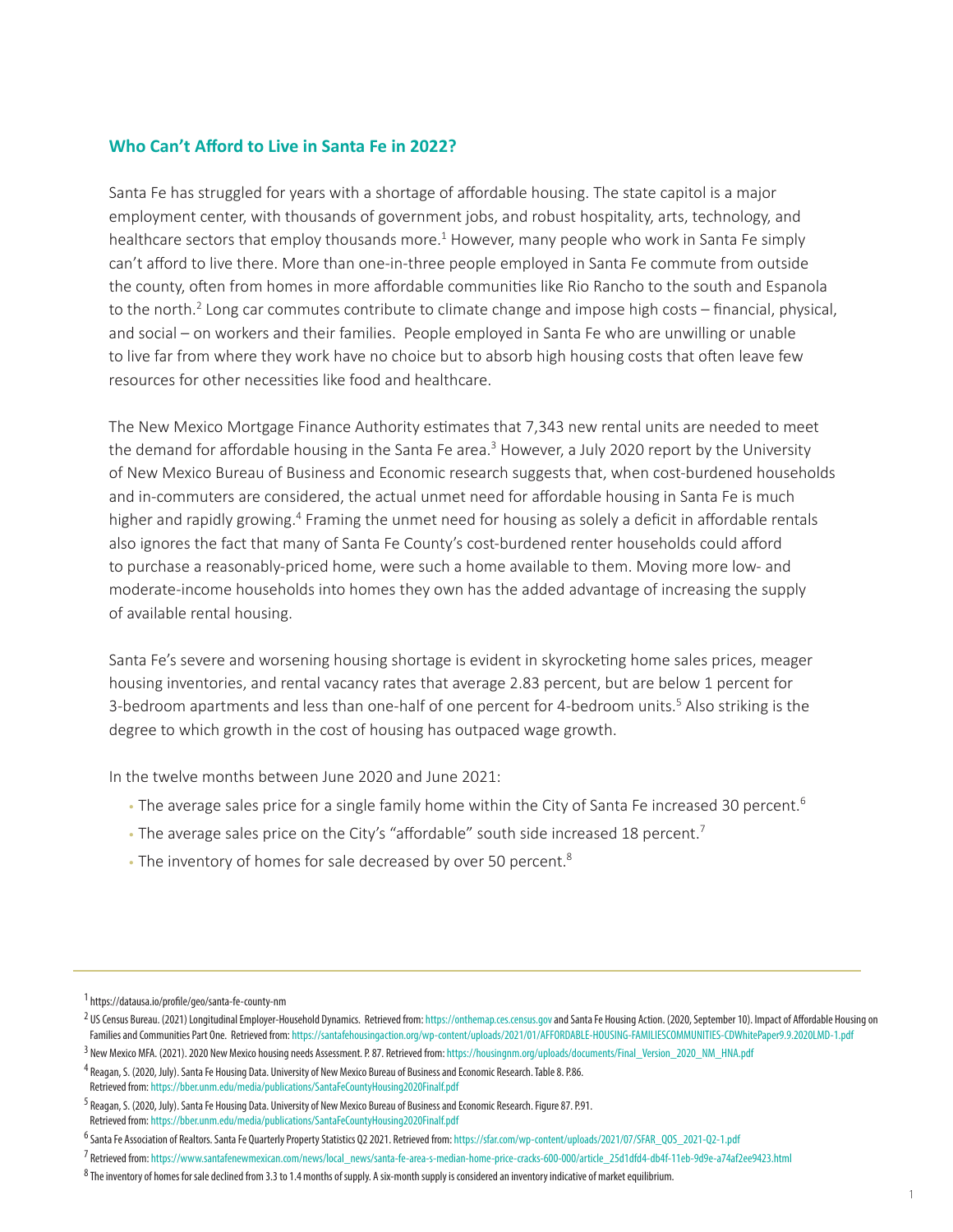- The housing affordability index, which measures whether a typical family has enough income to qualify for a mortgage loan on a typical home, declined a whopping 17 percentage points, from 66 percent to 49 percent – despite historically low mortgage interest rates.<sup>9, 10</sup>
- The average rent for a 2-bedroom apartment in Santa Fe increased 7%.
- $\cdot$  The average hourly wage for Santa Fe workers increased 2.7%. $^{11}$

Figure 1 depicts median sales prices for single family homes in Santa Fe and the average weekly wage received by Santa Fe workers.



Figure 1: Santa Fe Median Single Family Home Price and Average Weekly Wages

Sources: Santa Fe Association of Realtors and Bureau of Labor Statistics Quarterly Census of Employment and Wages

The need for more affordable housing has received significant attention over the years. Recently, Santa Fe's supply of rental housing has been bolstered by the addition of new market-rate apartments, but additions to the supply of affordable rentals have been modest and Santa Fe has not made meaningful additions to the supply of housing that moderate income households can afford to buy. Any addition to the housing stock is welcome because it has the potential to free up existing affordable units. However, even prior to COVID, planned additions to the county's supply of affordable housing were inadequate to meet the need; and recent developments – including widespread job displacement due to COVID, rapid appreciation in home values, and inflation – threaten to swamp the modest progress underway, leaving Santa Fe's moderate-income families with even fewer housing options than before.

The affordability crisis has serious implications for Santa Fe's future. Vibrant communities and strong economies require a diversity of ages, races, and family types. Young families are critical to long-term economic growth because they provide the productive workforce that businesses need to grow and

<sup>9</sup>Santa Fe Association of Realtors. Santa Fe Quarterly Property Statistics Q2 2021. Retrieved from: [https://sfar.com/wp-content/uploads/2021/07/SFAR\\_QOS\\_2021-Q2-1.pdf](https://sfar.com/wp-content/uploads/2021/07/SFAR_QOS_2021-Q2-1.pdf)

<sup>&</sup>lt;sup>10</sup> An affordability index of 49 percent means that Santa Fe median income is only 49 percent of what it would need to be in order to afford a median-priced home. The decline of 17 percentage points from 66 percent to 49 percent in just one year demonstrates how dramatically and quickly home affordability has declined in Santa Fe.

<sup>11</sup> United States Bureau of Labor Statistics. Quarterly Census of Employment and Wages. Retrieved from:<https://data.bls.gov/maps/cew/us>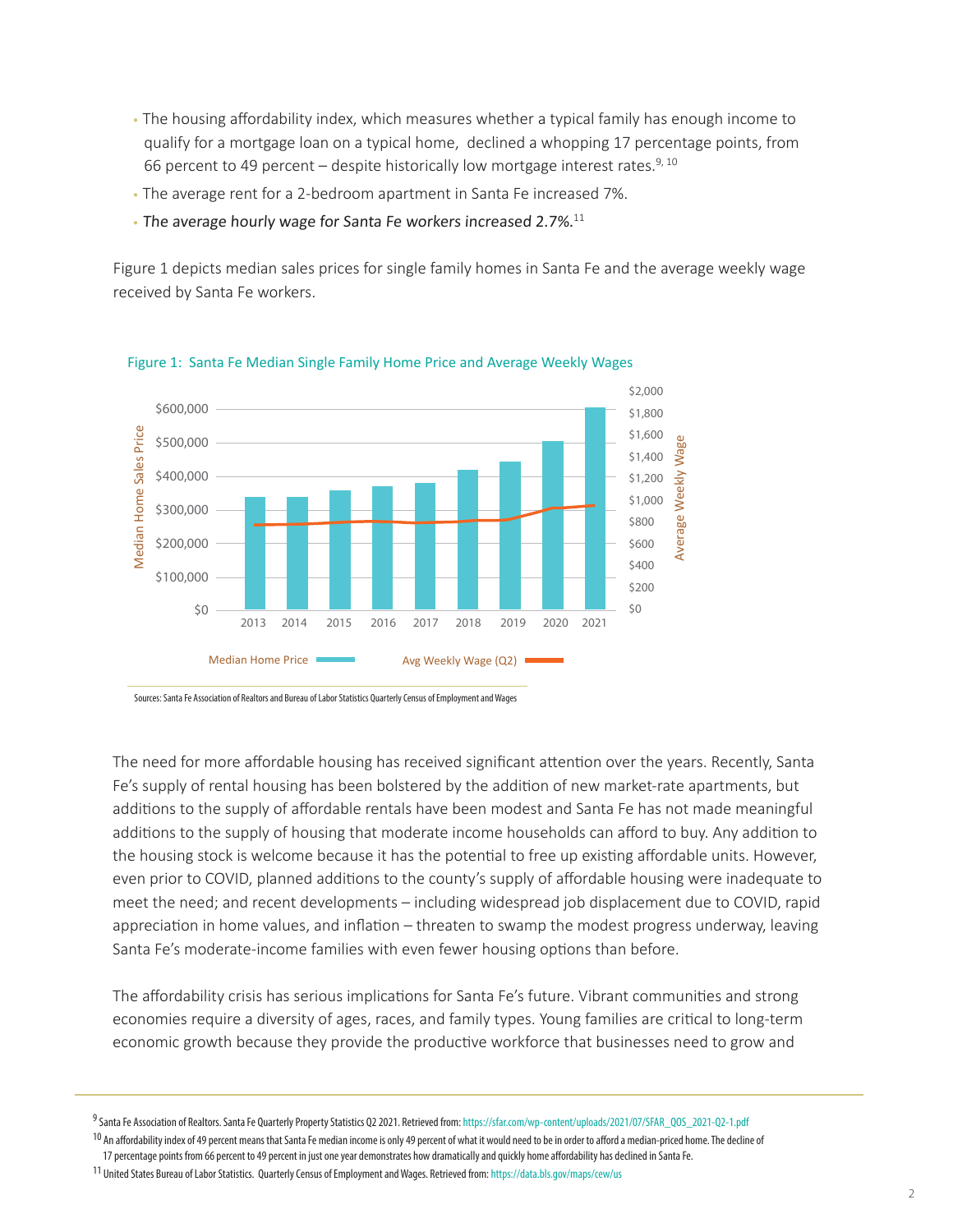the tax base that communities need to thrive. Despite the rapid growth of neighboring states, New Mexico has experienced net out-migration of working-age people every year since 2012. Between 2010 and 2019, the state's under-18 population shrank by over 8 percent, the workingage population declined 2 percent, and population of people over 65 grew 38 percent.<sup>12</sup> Santa Fe's population exemplifies this trend. The county's median age  $-47.3$  years  $-$  is 25 percent higher than that of New Mexico. Currently, 33 percent of county residents are over the age of 60. By 2050, that percentage is expected to climb to 43 percent, while people under 20 are expected to decline from 21 percent to 18 percent of county residents.<sup>13</sup> Eighty-five percent of Santa Fe's cost burdened renters (those who must devote more than 30% of their income to housing) are working age adults, children, and youth. Without affordable housing, working-age people and families will become an ever-smaller share of Santa Fe's population and the community's economy and quality of life will suffer as a result.

Lack of affordable housing also contributes to intergenerational poverty, a problem throughout New Mexico and a drain on local economies. Santa Fe is one of New Mexico's most affluent and most disparate counties. Santa Fe's median household income is one of the state's highest, yet over 17 percent of the county's children are growing up poor. Childhood poverty is linked to a host of long-term educational, financial, social and health challenges.<sup>14</sup> Research demonstrates that access to affordable housing can improve educational and health outcomes for low-income children.<sup>15</sup> Affordable housing, particularly homeownership, is therefore critical to reducing intergenerational poverty. Homeownership is also one of the few wealth-building opportunities available to low- and moderate-income households.

High housing costs also deprive Santa Fe merchants of revenue. People shop and pay taxes where they live. Enabling more people who work in Santa Fe to obtain housing in Santa Fe will increase the amount they spend in the local economy and increase tax revenue to local governments.

#### Measuring Affordability

The affordability of housing is typically measured by the housing expense ratio – the ratio of annual housing expenses to total annual household income. Households with housing expense ratios of 30 percent or more, meaning they spend at least 30 percent of income on housing, are considered "housing cost burdened," while those that spend more than 50 percent of income on housing are considered "severely cost burdened."

<sup>&</sup>lt;sup>12</sup> New Mexico Legislative Finance Committee. (2021, April). State Population Trends.

Retrieved from: [https://www.nmlegis.gov/Entity/LFC/Documents/Program\\_Evaluation\\_Reports/Policy%20Spotlight%20-%20State%20Population%20Trends.pdf](https://www.nmlegis.gov/Entity/LFC/Documents/Program_Evaluation_Reports/Policy%20Spotlight%20-%20State%20Population%20Trends.pdf) <sup>13</sup> Hauer, M. E. 2019. Population Projections for U.S. Counties by Age, Sex, and Race Controlled to Shared Socioeconomic Pathway. Scientific Data 6: 190005[.https://doi.org/10.1038/sdata.2019.5.](https://doi.org/10.1038/sdata.2019.5) Georeferenced U.S. County-Level Population Projections, Total and by Sex, Race and Age, Based on the SSPs, v1 (2020–2100). Retrieved from:<https://sedac.ciesin.columbia.edu/data/set/popdynamics-us-county-level-pop-projections-sex-race-age-ssp-2020-2100>

<sup>&</sup>lt;sup>14</sup> National Academies of Sciences, Engineering, and Medicine; Division of Behavioral and Social Sciences and Education; Committee on National Statistics; Board on Children, Youth, and Families; Committee on Building an Agenda to Reduce the Number of Children in Poverty by Half in 10 Years; Le Menestrel S, Duncan G, editors. A Roadmap to Reducing Child Poverty. Washington (DC): National Academies Press (US); 2019 Feb 28. 3, Consequences of Child Poverty. Available from:<https://www.ncbi.nlm.nih.gov/books/NBK547371/>

<sup>&</sup>lt;sup>15</sup> Sandel M., Sheward R., Ettinger de Cuba, S., et al. (2018) Unstable Housing and Caregiver and Child Health in Renter Families. Pediatrics. 141(2):e20172199 and Katherine A. Ahrens, Barbara A. Haley, Lauren M. Rossen, Patricia C. Lloyd, Yutaka Aoki, "Housing Assistance and Blood Lead Levels: Children in the United States, 2005–2012", American Journal of Public Health 106, no. 11 (November 1, 2016): pp. 2049-2056 and Raj Chetty & Nathaniel Hendren & Lawrence F. Katz, 2016. "The Effects of Exposure to Better Neighborhoods on Children: New Evidence from the Moving to Opportunity Experiment," American Economic Review, American Economic Association, vol. 106(4), pages 855-902, April.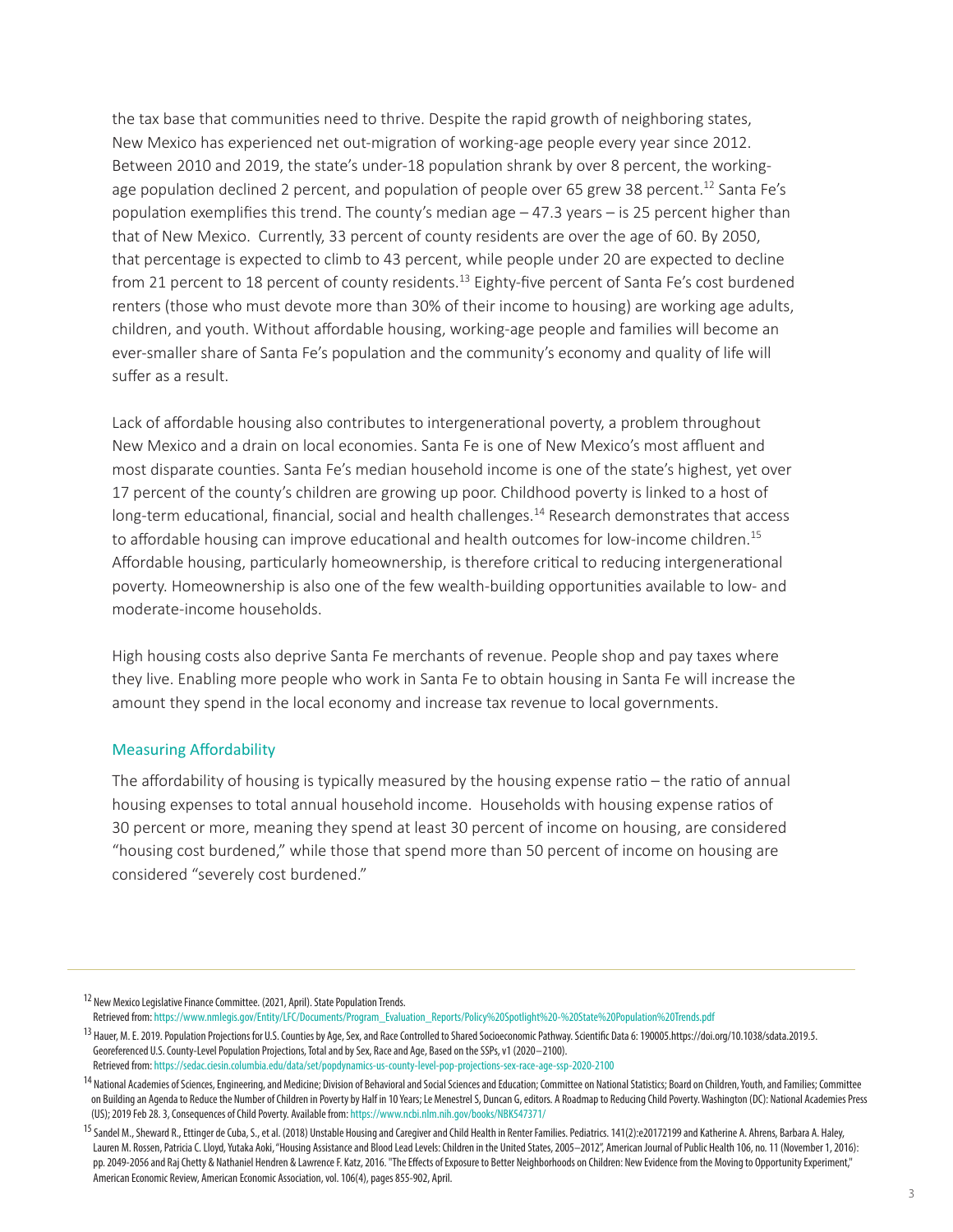Thirty-two percent of Santa Fe households (roughly 19,100 households) are cost burdened and 15 percent are severely cost burdened (Figure 2).





Sources: American Community Survey 2019 5-year public use microdata

#### Housing in Santa Fe

Santa Fe's affordable housing crisis is mitigated, to some degree, by a relatively high rate of homeownership. Seventy-one percent of the county's 62,000 households own their home. Homeownership tends to reduce housing cost burden, even among low-income households, because fixed-rate mortgages stabilize housing costs and grow much more slowly than market rents. As Figure 2 makes evident, *homeowners in Santa Fe are much more likely than renters to enjoy low or moderate housing cost burden and much less likely to experience high housing cost burden.*

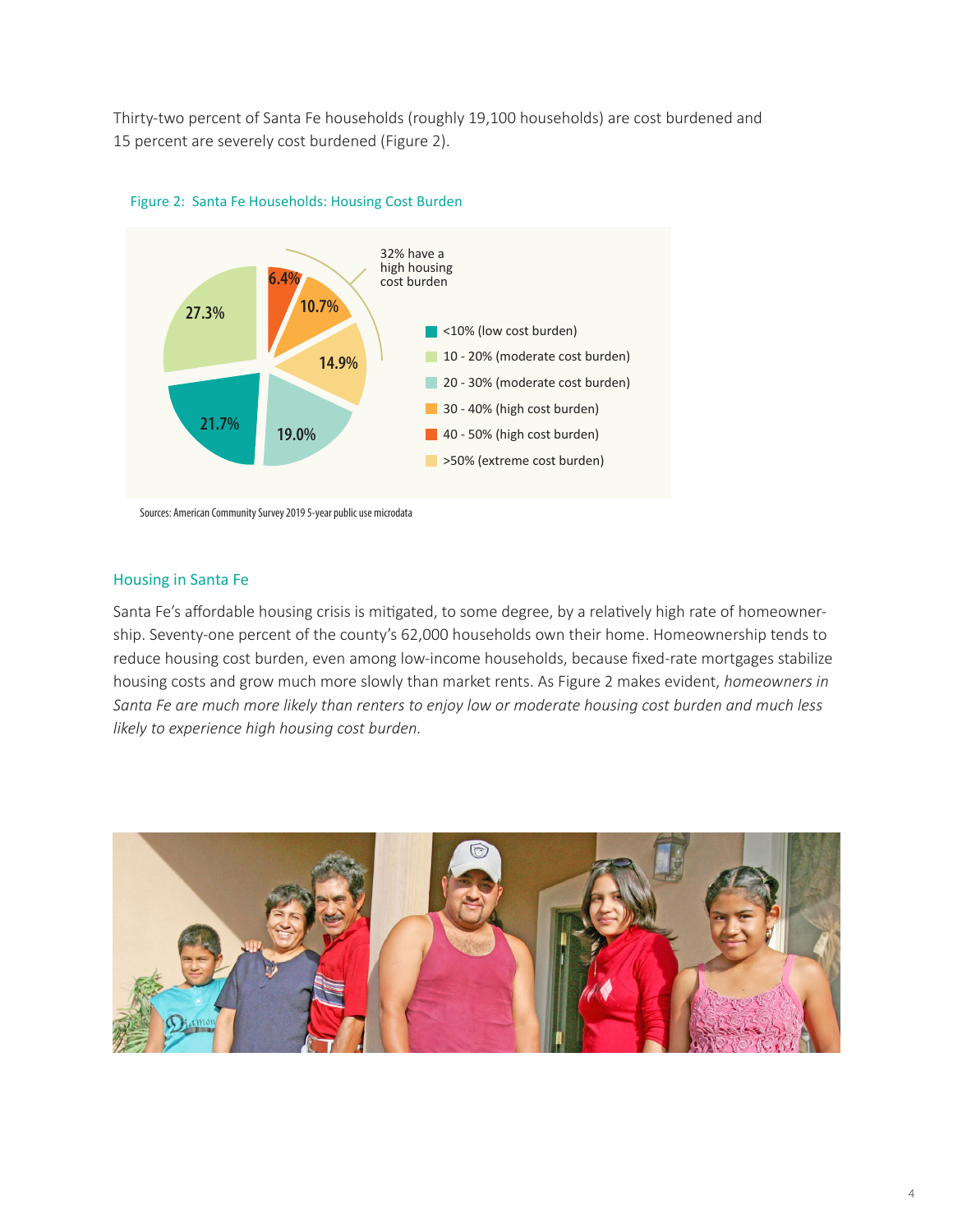

Figure 3: Santa Fe Housing Cost Burden by Tenure

While some of the difference in cost burden between owners and renters is due to the fact that homeowners tend to have higher incomes than renters, the relationship between homeownership and lower cost burden persists even when the analysis is limited to the county's 23,100 low-income<sup>16</sup> households (Figure 4).





Sources: American Community Survey 2019 5-year public use microdata

<sup>&</sup>lt;sup>16</sup> For purposes of this analysis, the term "low income" is defined as income below 80 percent of the area median income (AMI). Area median income is published annually by HUD. For 2022, 80% of AMI for a family of four is \$58,400.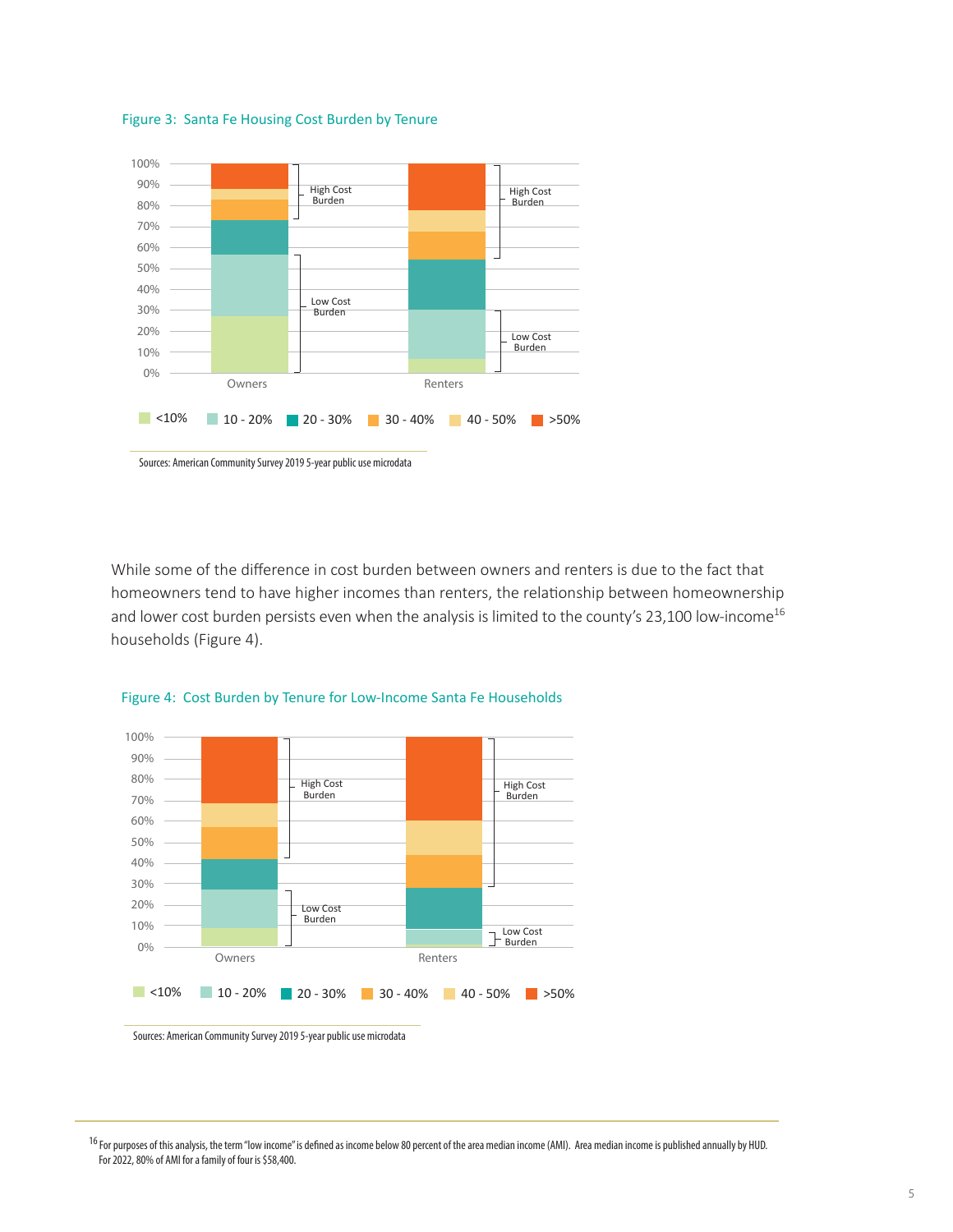#### Who are Santa Fe's Cost Burdened Renters?

In Santa Fe, 7,600 renter households comprised of roughly 15,043 individuals expend more than 30 percent of income on housing. The majority of Santa Fe's cost-burdened renters (85%) are working age adults, children, and youth (Figure 5). Over two-thirds (68%) of working-age adults in cost-burdened renter households are in the labor force.



Figure 5: Santa Fe Cost Burdened Renters by Age

High housing cost burden is associated with poverty; but many households that are cost-burdened are not poor. In fact, over 65 percent of cost-burdened Santa Fe renters (about 9,700 individuals in 5,150 households) have income above the poverty threshold. Figure 6 shows cost-burdened renters by household income as a percent of the federal poverty level (FPL). These data suggest that a significant percentage of cost-burdened renters are candidates for homeownership.



#### Figure 6: Cost-Burdened Santa Fe Renters by Poverty Status